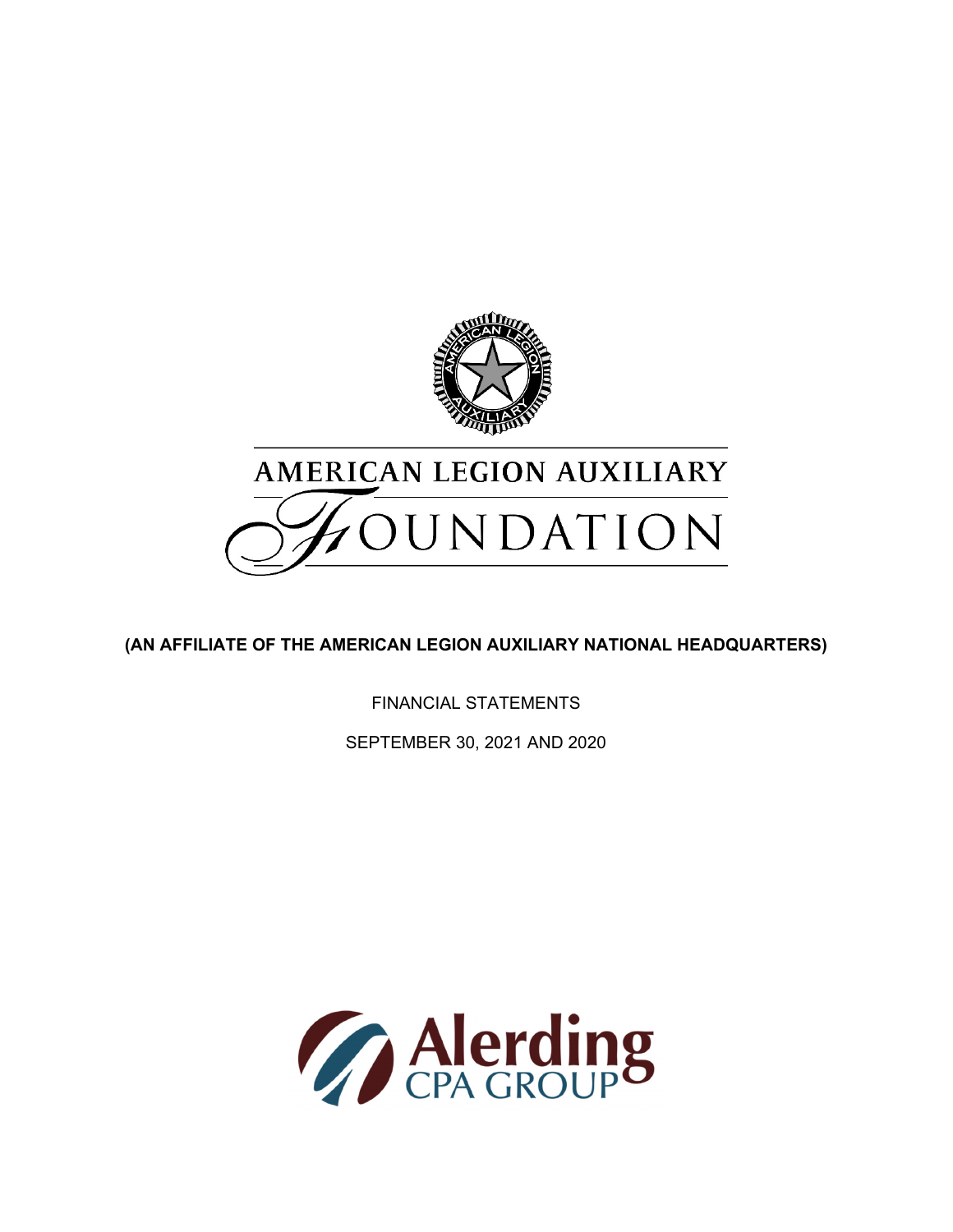## TABLE OF CONTENTS

# SEPTEMBER 30, 2021 AND 2020

|                                                    | Page     |
|----------------------------------------------------|----------|
| <b>Independent Auditor's Report</b>                | $1 - 2$  |
| Financial Statements:                              |          |
| <b>Statements of Financial Position</b>            | 3        |
| Statements of Activities and Changes in Net Assets | $4 - 5$  |
| <b>Statements of Functional Expenses</b>           | $6 - 7$  |
| <b>Statements of Cash Flows</b>                    | 8        |
| <b>Notes to Financial Statements</b>               | $9 - 16$ |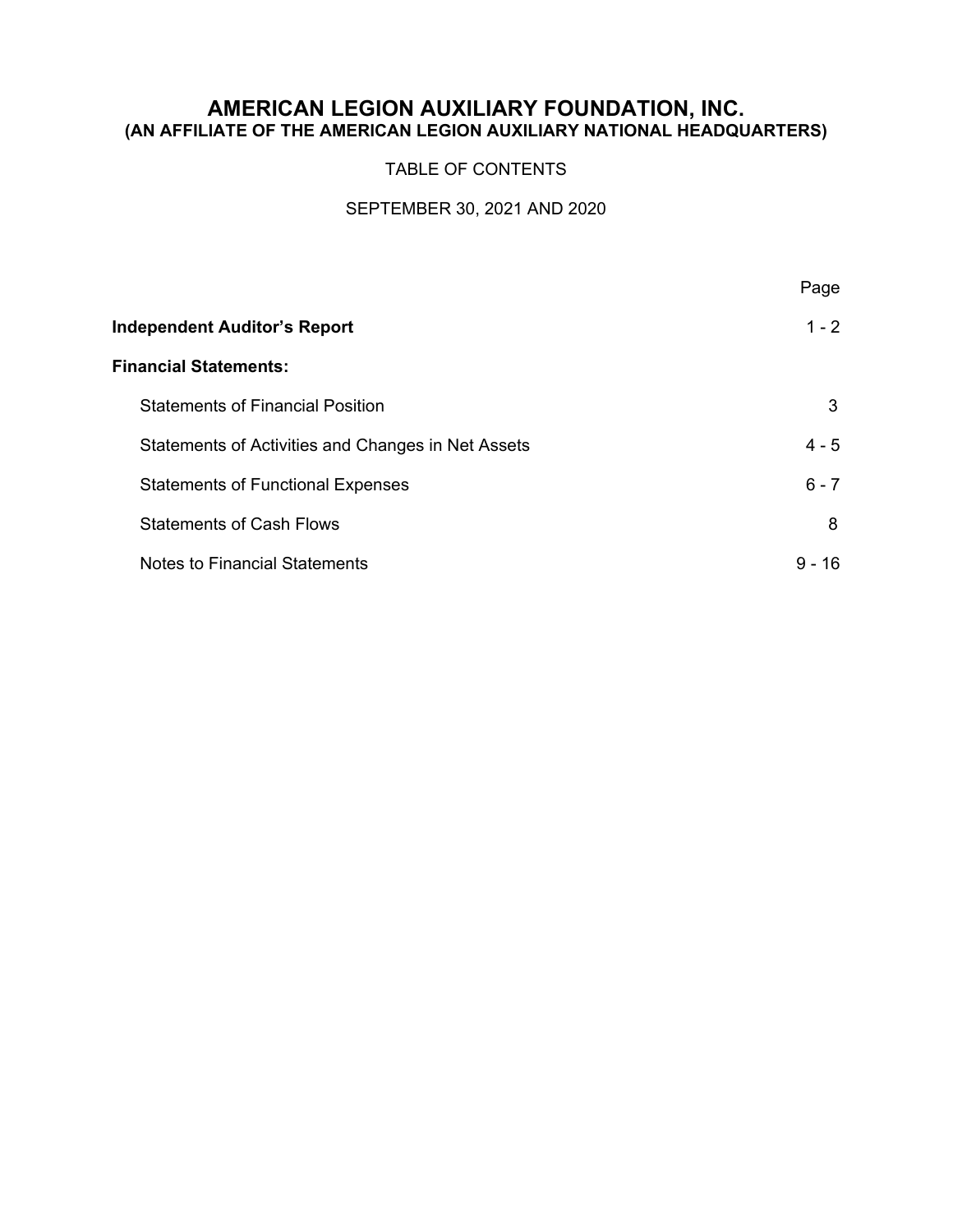

# INDEPENDENT AUDITOR'S REPORT

Board of Directors American Legion Auxiliary Foundation, Inc. Indianapolis, Indiana

We have audited the accompanying financial statements of the American Legion Auxiliary Foundation, Inc. (the "Foundation"), which comprise the statements of financial position as of September 30, 2021 and 2020, and the related statements of activities and changes in net assets, functional expenses, and cash flows for the years then ended, and the related notes to the financial statements.

### **Management's Responsibility for the Financial Statements**

Management is responsible for the preparation and fair presentation of these financial statements in accordance with accounting principles generally accepted in the United States of America; this includes the design, implementation, and maintenance of internal control relevant to the preparation and fair presentation of financial statements that are free from material misstatement, whether due to fraud or error.

### **Auditor's Responsibility**

Our responsibility is to express an opinion on these financial statements based on our audits. We conducted our audits in accordance with auditing standards generally accepted in the United States of America. Those standards require that we plan and perform the audit to obtain reasonable assurance about whether the financial statements are free of material misstatement.

An audit involves performing procedures to obtain audit evidence about the amounts and disclosures in the financial statements. The procedures selected depend on the auditor's judgment, including the assessment of the risks of material misstatement of the financial statements, whether due to fraud or error. In making those risk assessments, the auditor considers internal control relevant to the entity's preparation and fair presentation of the financial statements in order to design audit procedures that are appropriate in the circumstances, but not for the purpose of expressing an opinion on the effectiveness of the entity's internal control. Accordingly, we express no such opinion. An audit also includes evaluating the appropriateness of accounting policies used and the reasonableness of significant accounting estimates made by management, as well as evaluating the overall presentation of the financial statements.

We believe that the audit evidence we have obtained is sufficient and appropriate to provide a basis for our audit opinion.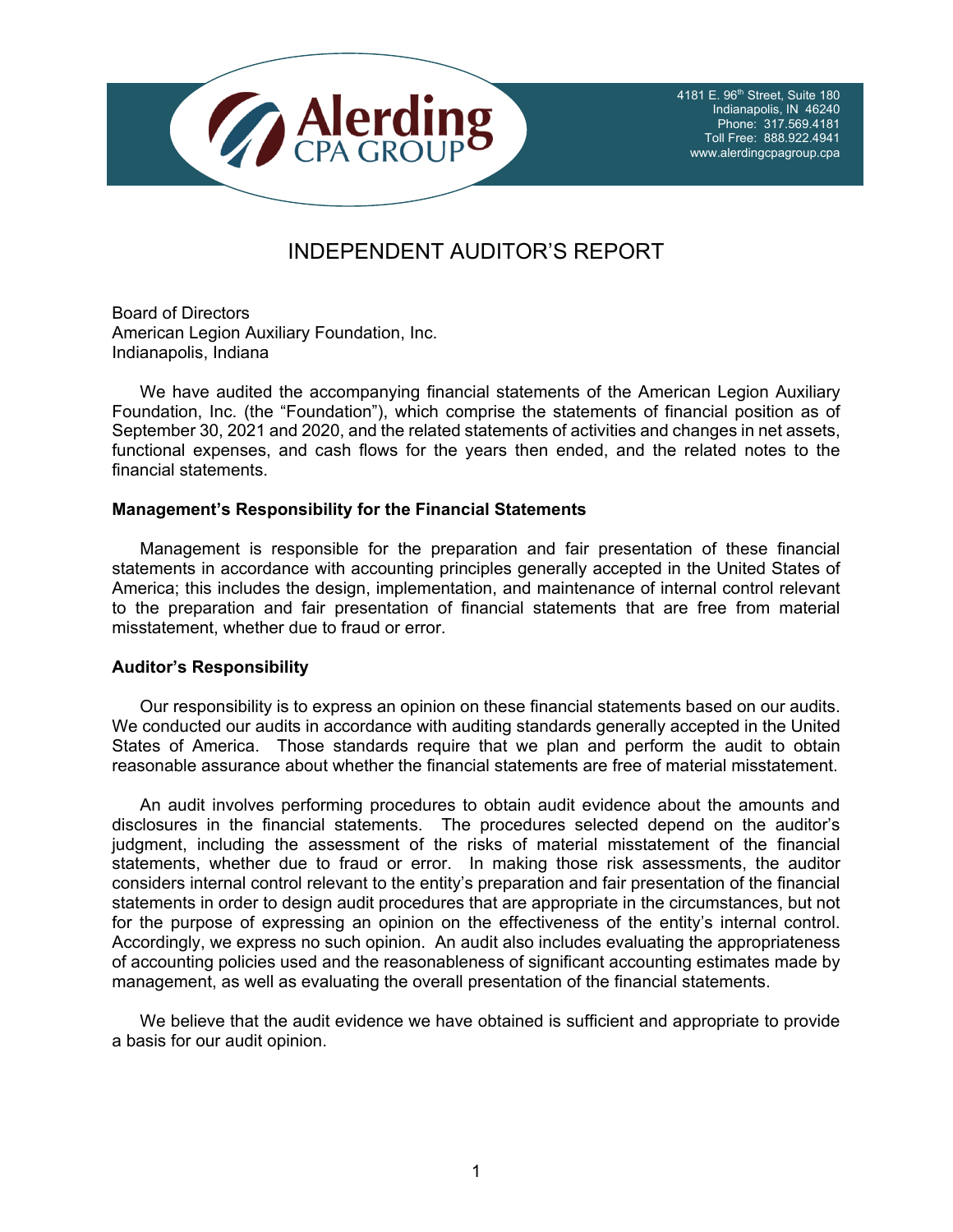## **Opinion**

In our opinion, the financial statements referred to above present fairly, in all material respects, the financial position of the American Legion Auxiliary Foundation, Inc. as of September 30, 2021 and 2020, and its changes in net assets, functional expenses, and cash flows for the years then ended, in conformity with accounting principles generally accepted in the United States of America.

#### **Other Matter**

As discussed in Note 1 to the financial statements, the Foundation is an affiliate of the American Legion Auxiliary National Headquarters (the "Auxiliary"), was organized by the Auxiliary, and operates exclusively for the benefit of, and to assist in carrying out, the educational, charitable, and other exempt purposes of the Auxiliary. In a separate document, the Foundation presents its financial statements on a consolidated basis with those of the Auxiliary. The accompanying financial statements include only the accounts and disclosures related to the Foundation.

alending CMA Group

January 18, 2022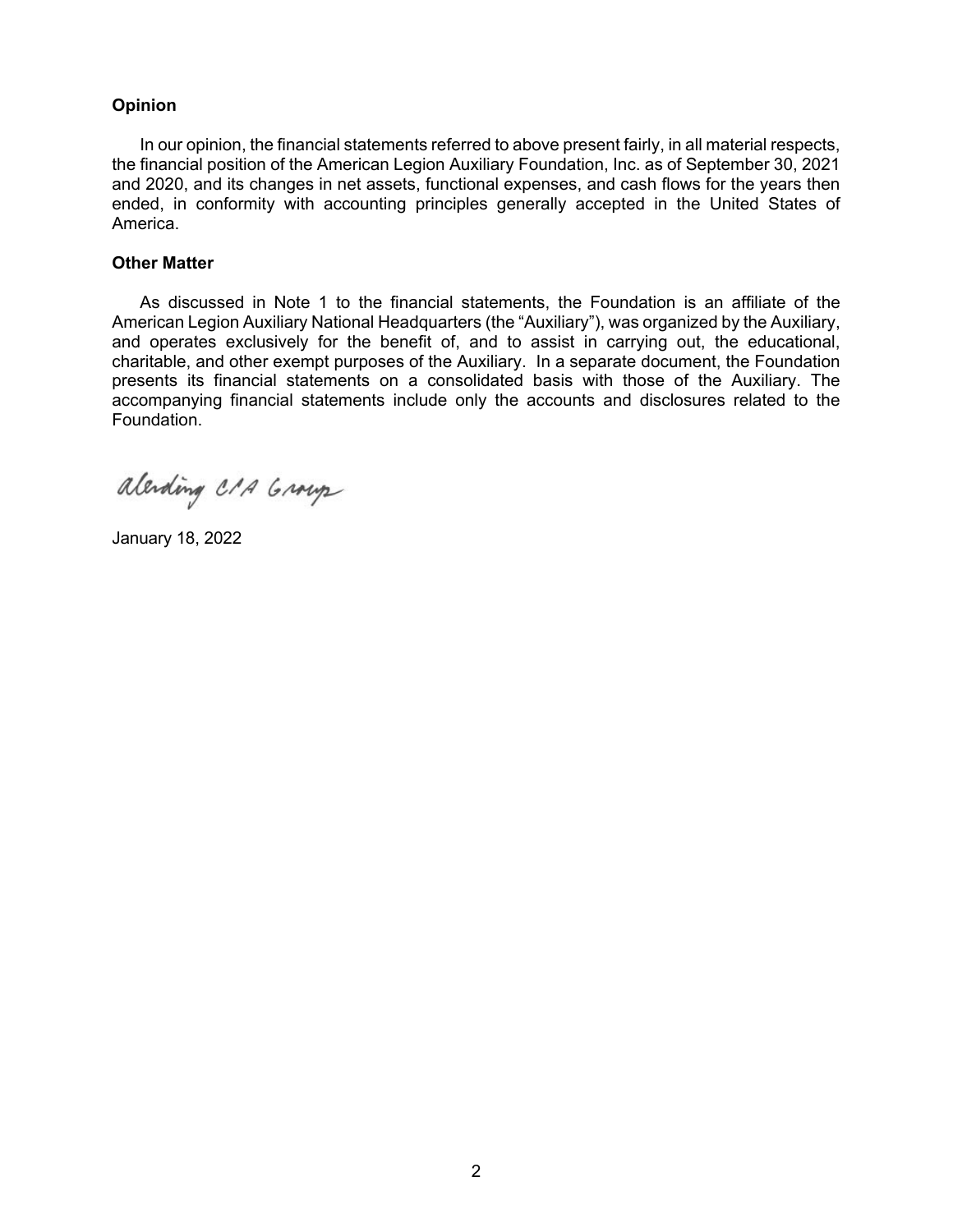## STATEMENTS OF FINANCIAL POSITION SEPTEMBER 30, 2021 AND 2020

|                     | <b>ASSETS</b> | 2021          | 2020          |
|---------------------|---------------|---------------|---------------|
| <b>Assets:</b>      |               |               |               |
| Cash                |               | 789,521<br>\$ | 574,567<br>\$ |
| <b>Investments</b>  |               | 2,061,267     | 1,646,489     |
| Other assets        |               | 11,000        | -0-           |
| <b>Total assets</b> |               | \$2,861,788   | \$2,221,056   |

### **LIABILITIES AND NET ASSETS**

| Liabilities:                     |               |               |
|----------------------------------|---------------|---------------|
| Accounts payable                 | 165,830<br>\$ | 102,246<br>\$ |
| Deferred income                  | 5,000         | 5,000         |
| Due to related party, net        | 27,387        | 2,100         |
| <b>Total liabilities</b>         | 198,217       | 109,346       |
| <b>Net Assets:</b>               |               |               |
| Without donor restrictions       | 12,015        | 11,941        |
| With donor restrictions          | 2,651,556     | 2,099,769     |
| Total net assets                 | 2,663,571     | 2,111,710     |
| Total liabilities and net assets | \$2,861,788   | \$2,221,056   |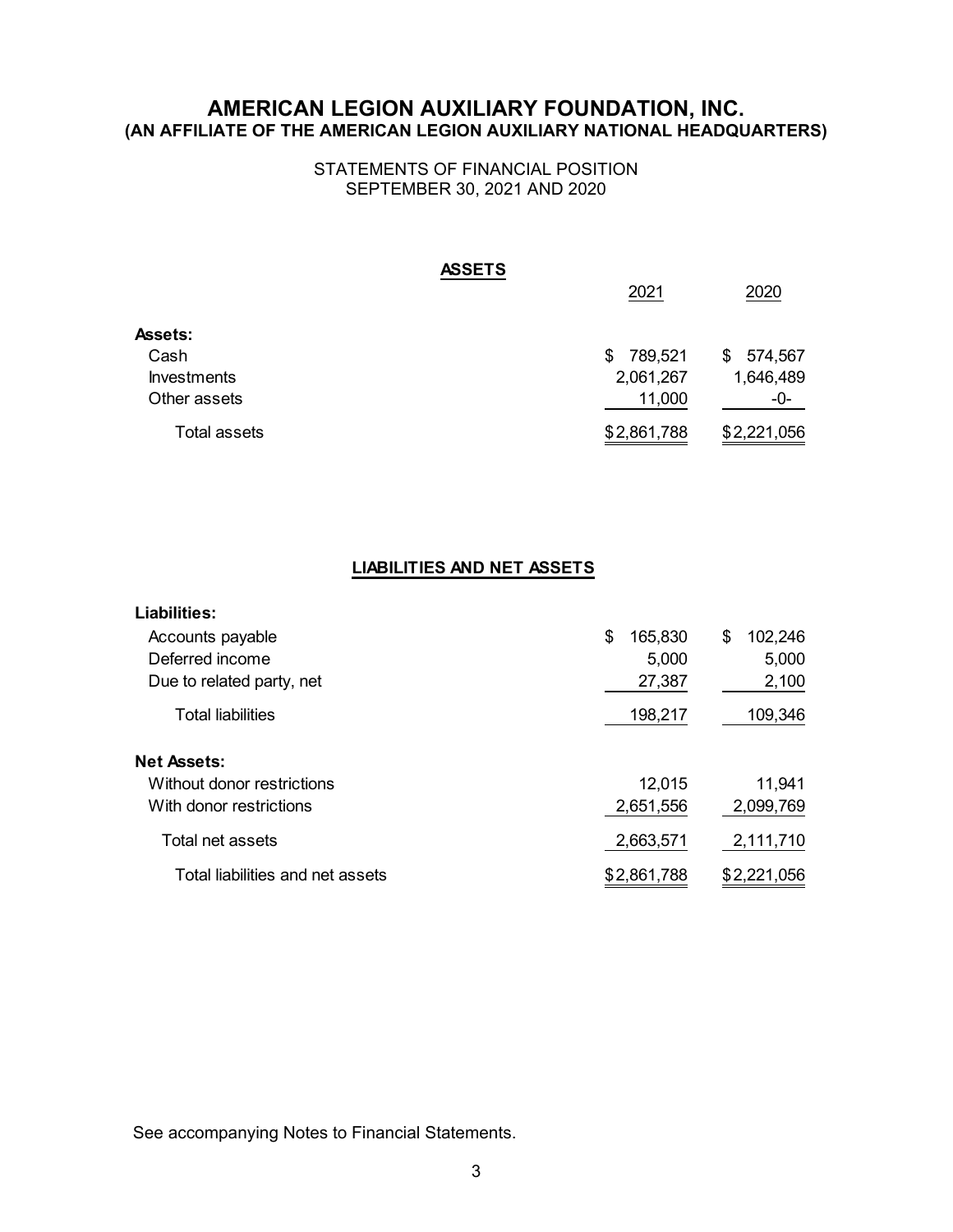### STATEMENT OF ACTIVITIES AND CHANGES IN NET ASSETS YEAR ENDED SEPTEMBER 30, 2021 (WITH COMPARATIVE TOTALS FOR 2020)

|                                           | <b>Without Donor</b><br><b>Restrictions</b> | <b>With Donor</b><br><b>Restrictions</b> | 2021<br>Total | 2020<br>Total |
|-------------------------------------------|---------------------------------------------|------------------------------------------|---------------|---------------|
| <b>Revenue and Support:</b>               |                                             |                                          |               |               |
| Contributions                             | \$<br>$-0-$                                 | \$<br>654,932                            | 654,932<br>\$ | \$<br>436,270 |
| In-kind contributions                     | 196,230                                     | -0-                                      | 196,230       | 177,240       |
|                                           | 196,230                                     | 654,932                                  | 851,162       | 613,510       |
| <b>Net Assets Released from</b>           |                                             |                                          |               |               |
| <b>Donor Restrictions</b>                 | 431,645                                     | (431, 645)                               | -0-           | -0-           |
| Total revenue and support                 | 627,875                                     | 223,287                                  | 851,162       | 613,510       |
| <b>Expenses:</b>                          |                                             |                                          |               |               |
| Program services                          | 213,938                                     | -0-                                      | 213,938       | 151,065       |
| Management and general                    | 79,129                                      | -0-                                      | 79,129        | 93,383        |
| Fundraising                               | 334,808                                     | -0-                                      | 334,808       | 182,167       |
| Total expenses                            | 627,875                                     | -0-                                      | 627,875       | 426,615       |
| Change in net assets from operations      | -0-                                         | 223,287                                  | 223,287       | 186,895       |
| <b>Investment Income, Net of Expenses</b> | 74                                          | 328,500                                  | 328,574       | 108,128       |
| Change in net assets                      | 74                                          | 551,787                                  | 551,861       | 295,023       |
| Net Assets, Beginning of Year             | 11,941                                      | 2,099,769                                | 2,111,710     | 1,816,687     |
| Net Assets, End of Year                   | 12,015<br>\$                                | \$2,651,556                              | \$2,663,571   | \$2,111,710   |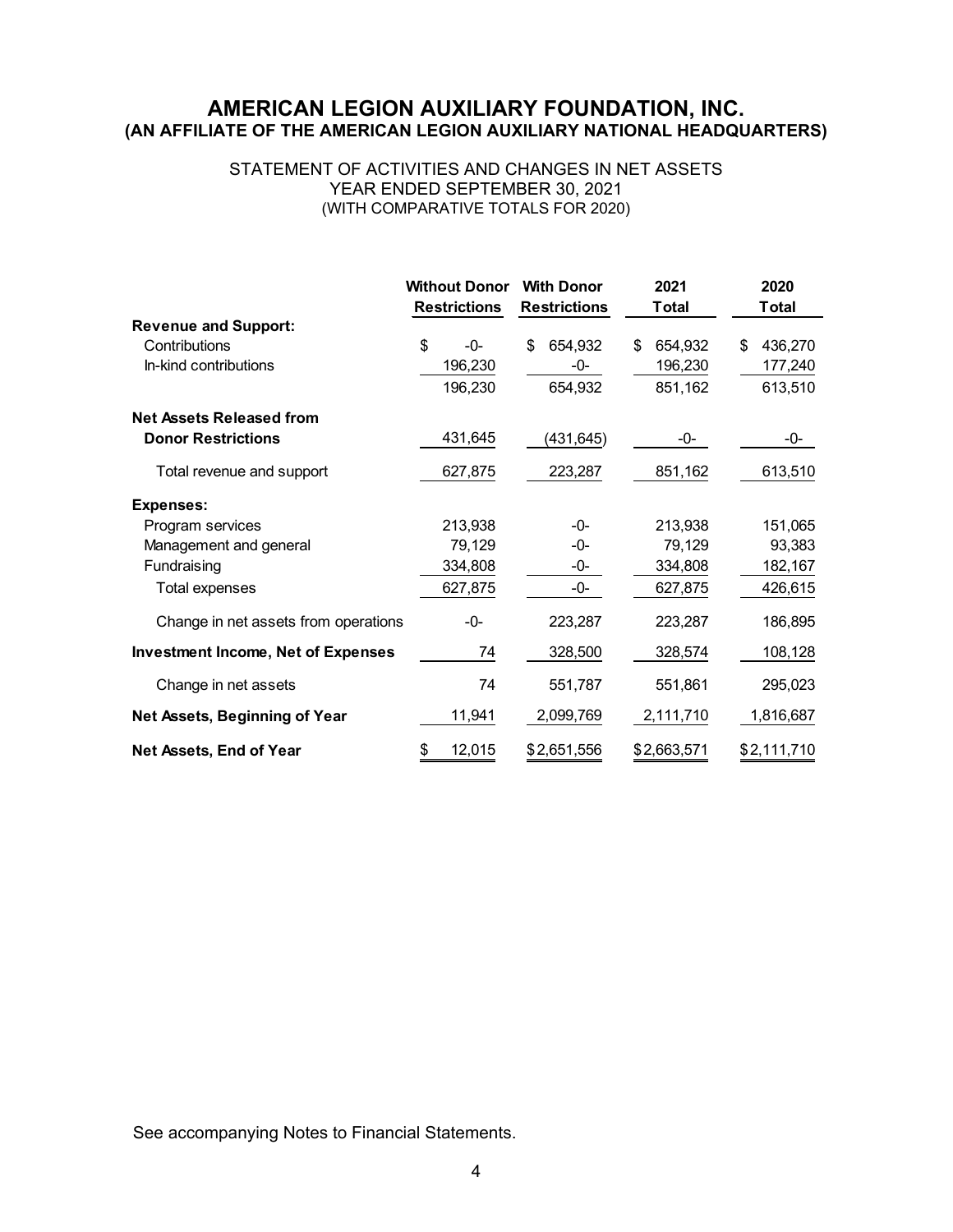## STATEMENT OF ACTIVITIES AND CHANGES IN NET ASSETS YEAR ENDED SEPTEMBER 30, 2020

|                                           | <b>Without Donor</b><br><b>Restrictions</b> | <b>With Donor</b><br><b>Restrictions</b> | Total         |
|-------------------------------------------|---------------------------------------------|------------------------------------------|---------------|
| <b>Revenue and Support:</b>               |                                             |                                          |               |
| Contributions                             | \$<br>2,550                                 | \$<br>433,720                            | \$<br>436,270 |
| In-kind contributions                     | 177,240                                     | -0-                                      | 177,240       |
|                                           | 179,790                                     | 433,720                                  | 613,510       |
| <b>Net Assets Released from</b>           |                                             |                                          |               |
| <b>Donor Restrictions</b>                 | 246,825                                     | (246,825)                                | -0-           |
| Total revenue and support                 | 426,615                                     | 186,895                                  | 613,510       |
| <b>Expenses:</b>                          |                                             |                                          |               |
| Program services                          | 151,065                                     | -0-                                      | 151,065       |
| Management and general                    | 93,383                                      | -0-                                      | 93,383        |
| Fundraising                               | 182,167                                     | -0-                                      | 182,167       |
| <b>Total expenses</b>                     | 426,615                                     | -0-                                      | 426,615       |
| Change in net assets from operations      | $-0-$                                       | 186,895                                  | 186,895       |
| <b>Investment Income, Net of Expenses</b> | -0-                                         | 108,128                                  | 108,128       |
| Change in net assets                      | -0-                                         | 295,023                                  | 295,023       |
| Net Assets, Beginning of Year             | 11,941                                      | 1,804,746                                | 1,816,687     |
| Net Assets, End of Year                   | 11,941<br>\$                                | \$2,099,769                              | \$2,111,710   |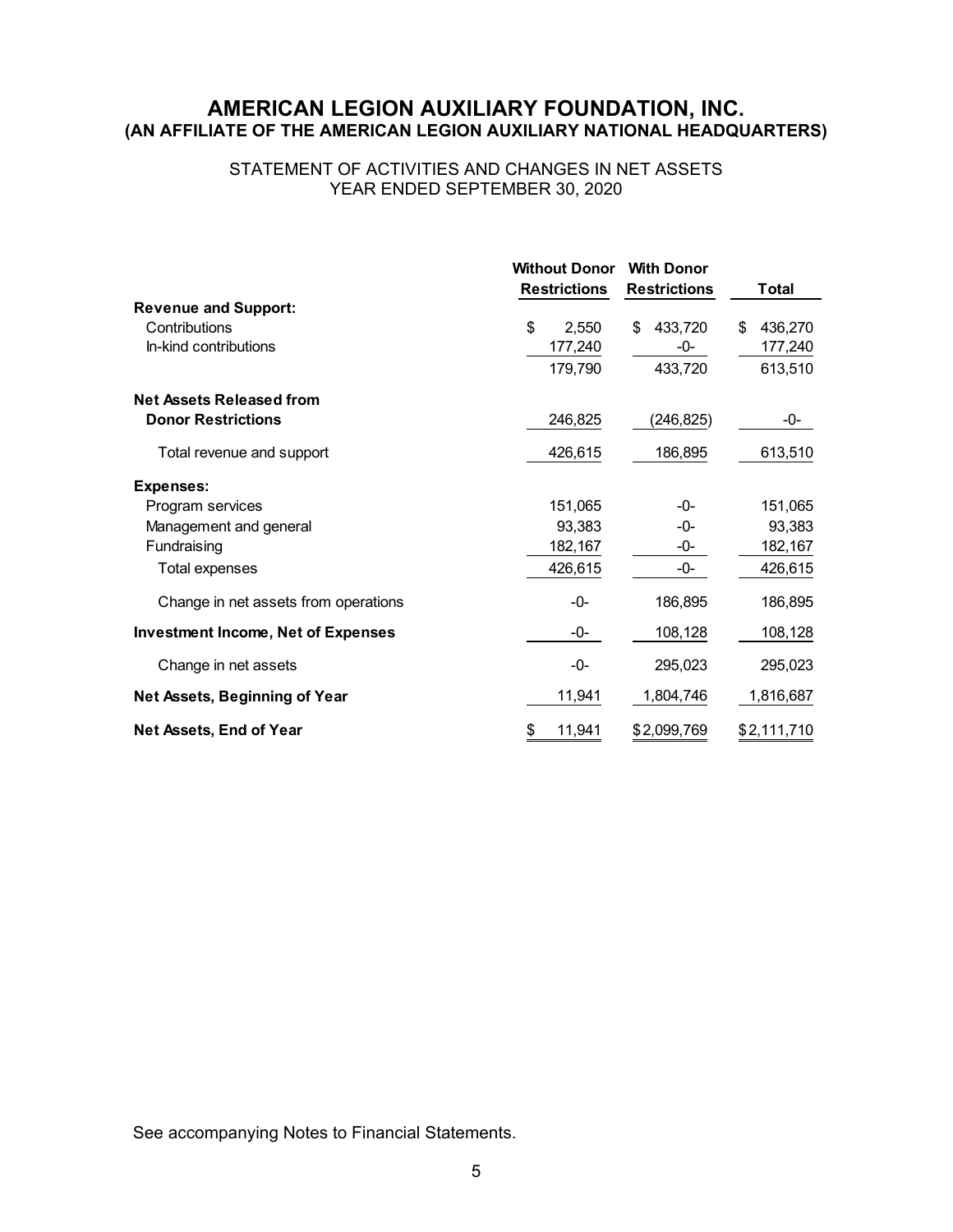### STATEMENT OF FUNCTIONAL EXPENSES YEAR ENDED SEPTEMBER 30, 2021 (WITH COMPARATIVE TOTALS FOR 2020)

|                                  | Program<br><b>Services</b> | Management<br>and General | <b>Fundraising</b> | 2021<br><b>Total</b> | 2020<br><b>Total</b> |
|----------------------------------|----------------------------|---------------------------|--------------------|----------------------|----------------------|
| Grants and scholarships          | 188.939<br>\$              | \$<br>-0-                 | \$<br>-0-          | 188.939<br>\$        | 134,636<br>\$        |
| Personnel and related benefits   | 24.851                     | 69,330                    | 56.944             | 151,125              | 133,340              |
| Professional services and fees   | 3                          | 5,500                     | 33.676             | 39,179               | 31,856               |
| Travel, conferences and meetings | -0-                        | 155                       | 10.264             | 10.419               | 12,097               |
| General operating expenses       | 6                          | 1,288                     | 10.159             | 11,453               | 8,986                |
| Printing, publicity and awards   | -0-                        | 2,598                     | 155.099            | 157,697              | 65,440               |
| Postage and freight              | 139                        | 258                       | 68,666             | 69,063               | 40,260               |
| Total expenses                   | 213.938<br>\$              | 79,129<br>\$              | 334,808<br>\$      | 627,875<br>\$        | 426,615<br>S         |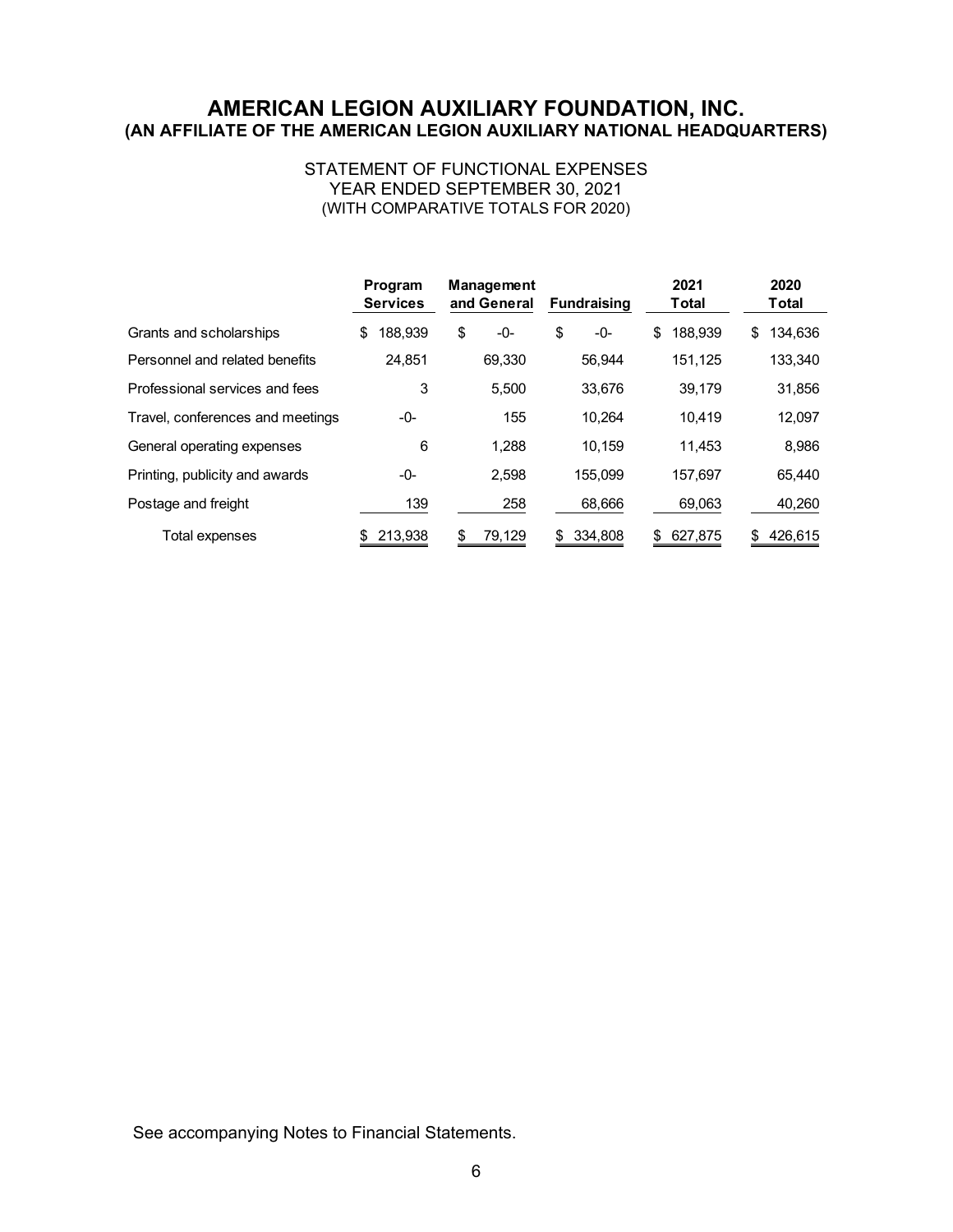## STATEMENT OF FUNCTIONAL EXPENSES YEAR ENDED SEPTEMBER 30, 2020

|                                  | Program<br><b>Services</b> | Management<br>and General | <b>Fundraising</b> | Total         |
|----------------------------------|----------------------------|---------------------------|--------------------|---------------|
| Grants and scholarships          | 132,086<br>\$              | \$<br>2.550               | \$<br>-0-          | 134,636<br>\$ |
| Personnel and related benefits   | 18,487                     | 67,636                    | 47,217             | 133,340       |
| Professional services and fees   | -0-                        | 8,230                     | 23,626             | 31,856        |
| Travel, conferences and meetings | -0-                        | 11.065                    | 1,032              | 12,097        |
| General operating expenses       | -0-                        | 3,420                     | 5,566              | 8,986         |
| Printing, publicity and awards   | -0-                        | 340                       | 65.100             | 65,440        |
| Postage and freight              | 492                        | 142                       | 39,626             | 40,260        |
| Total expenses                   | 151,065                    | 93,383                    | 182,167<br>S       | 426,615<br>S  |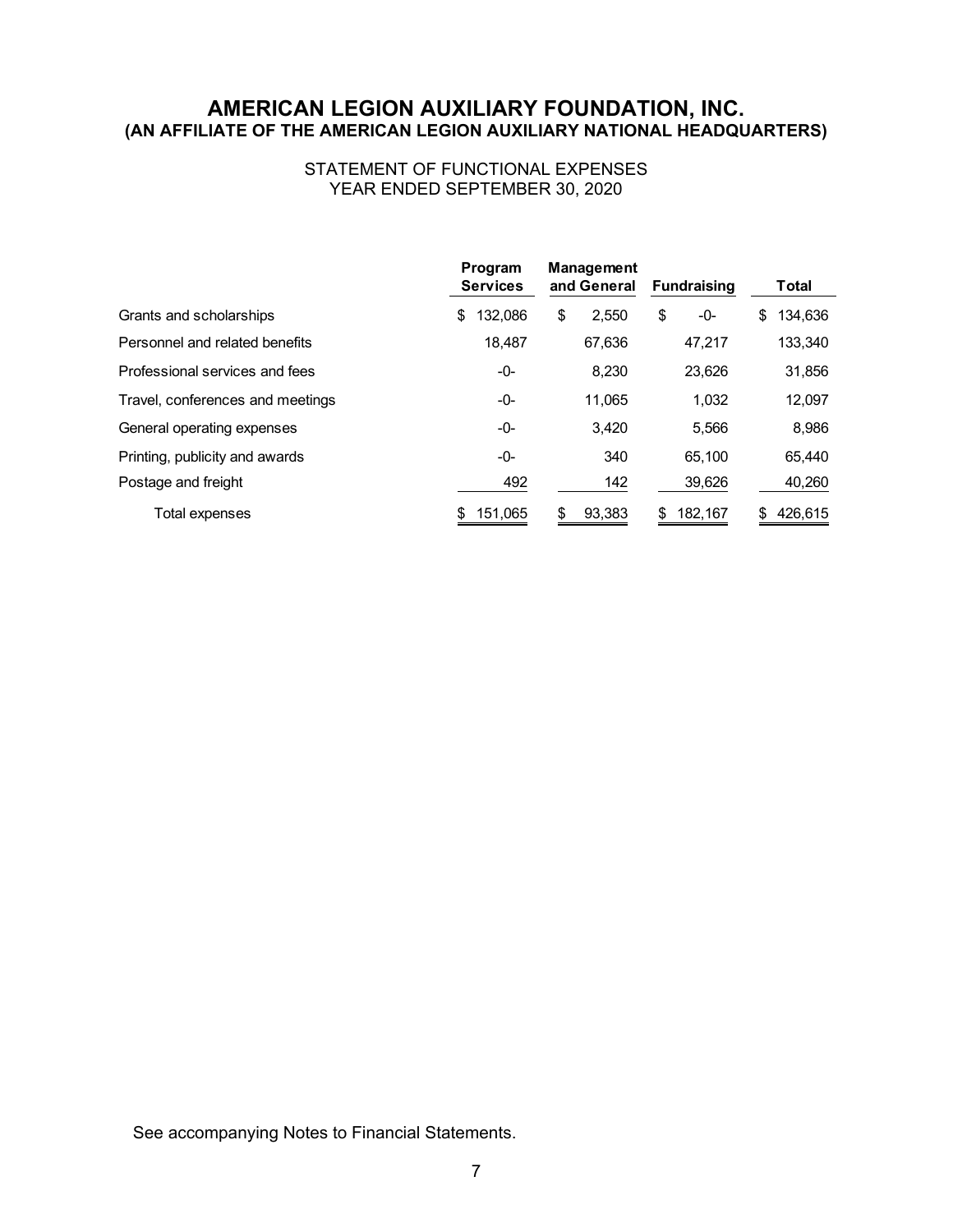## STATEMENTS OF CASH FLOWS YEARS ENDED SEPTEMBER 30, 2021 AND 2020

|                                               | 2021          | 2020          |
|-----------------------------------------------|---------------|---------------|
| <b>Cash Flows From Operating Activities:</b>  |               |               |
| Change in net assets                          | \$<br>551,861 | \$<br>295,023 |
| Adjustments to reconcile change in net assets |               |               |
| to net cash provided by operating activities: |               |               |
| Net realized losses on investments            | 100           | 443           |
| Net unrealized gains on investments           | (273, 237)    | (67, 747)     |
| Changes in operating assets and liabilities:  |               |               |
| Other assets                                  | (11,000)      | -0-           |
| Accounts payable                              | 63,584        | 21,657        |
| Deferred income                               | -0-           | 5,000         |
| Due to related party, net                     | 25,287        | (20,616)      |
| Net cash provided by operating activities     | 356,595       | 233,760       |
| <b>Cash Flows From Investing Activities:</b>  |               |               |
| Proceeds from sale of investments             | 51,778        | 24,049        |
| Purchase of investments                       | (193,419)     | (300, 379)    |
| Net cash used in investing activities         | (141, 641)    | (276, 330)    |
| Net Increase (Decrease) in Cash               | 214,954       | (42, 570)     |
| <b>Cash, Beginning of Year</b>                | 574,567       | 617,137       |
| <b>Cash, End of Year</b>                      | 789,521<br>\$ | 574,567<br>\$ |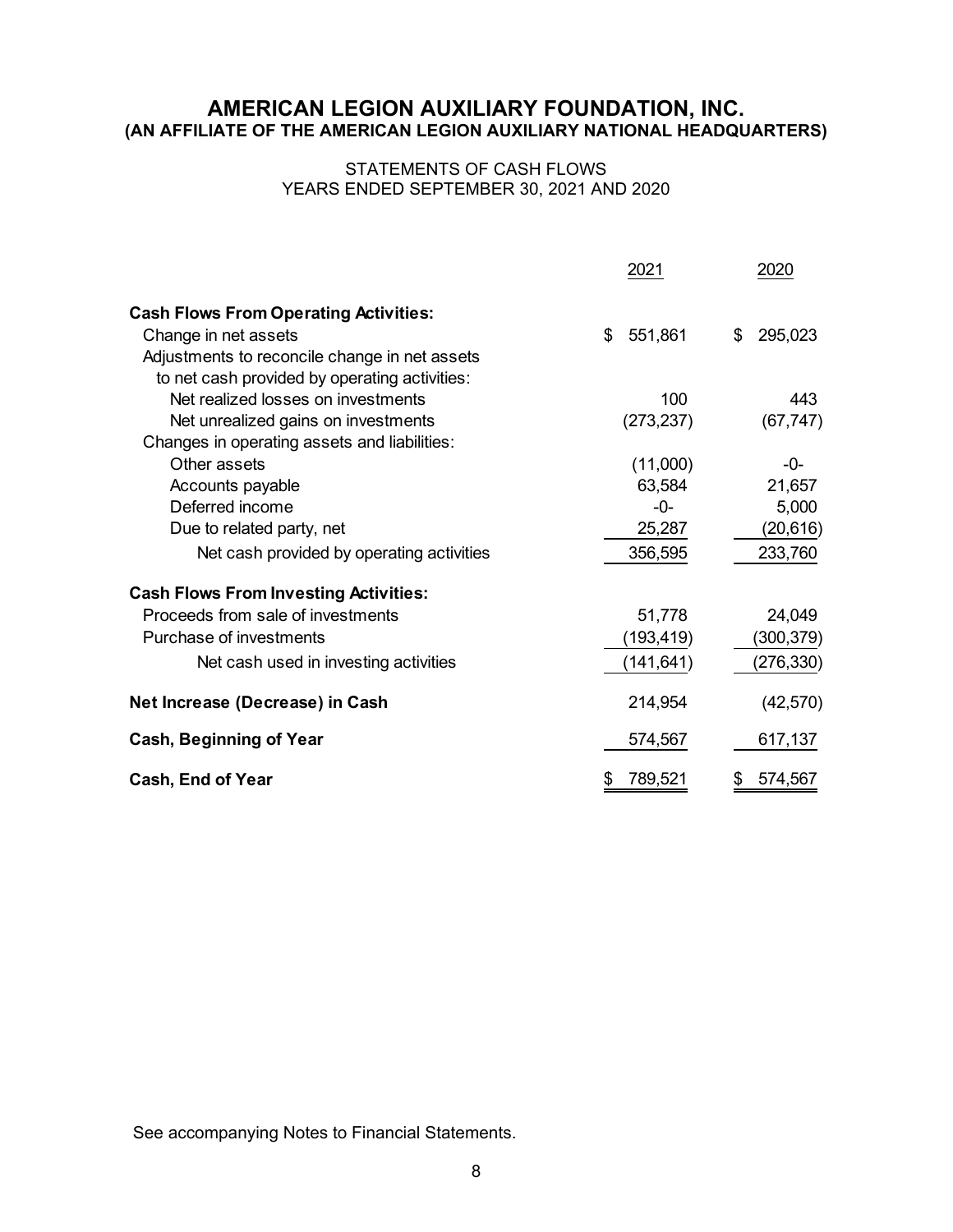## NOTES TO FINANCIAL STATEMENTS SEPTEMBER 30, 2021 AND 2020

# 1. SIGNIFICANT ACCOUNTING POLICIES

### **Description of the Entity**

The American Legion Auxiliary Foundation, Inc. (the "Foundation") was incorporated on September 27, 2007 as a not-for-profit entity under the State of Indiana Not-For-Profit Incorporation Act. The Foundation was organized by the American Legion Auxiliary National Headquarters (the "Auxiliary"), a not-for-profit entity headquartered in Indianapolis, Indiana. The Foundation operates exclusively for the benefit of the Auxiliary and assists in fundraising and offers support in carrying out the educational, charitable, and other programs sponsored by the Auxiliary.

The significant accounting policies followed by the Foundation in the preparation of its financial statements are summarized below:

#### Financial Reporting

The accounts of the Foundation are reported on a consolidated basis with those of the Auxiliary in a separate document. The accompanying financial statements include only the accounts and disclosures related to the Foundation. Related party transactions with the Auxiliary are reported in Note 6.

### Basis of Presentation

The Foundation utilizes the principles of fund accounting in the preparation of its financial statements. Therefore, net assets and revenues, expenses, and gains and losses are classified based on the existence or absence of donor-imposed restrictions. The Foundation uses the following accounts to distinguish among restrictions:

### *Net Assets Without Donor Restrictions*

Net assets without donor restrictions include all contributions received, without donor restrictions, and revenues and expenses for the general operation of the Foundation.

## *Net Assets With Donor Restrictions*

Net assets with donor restrictions include contributions that have donor-imposed restrictions that limit the use of the donated assets. When a donor's restriction is met, restricted net assets are reclassified to net assets without donor restrictions through the release of restrictions in the Statements of Activities and Changes in Net Assets. Assets held in perpetuity are held for the donor-designated purposes of the endowment. The net earnings from these investments and all non-restricted contributions are available for release to the without donor restriction fund.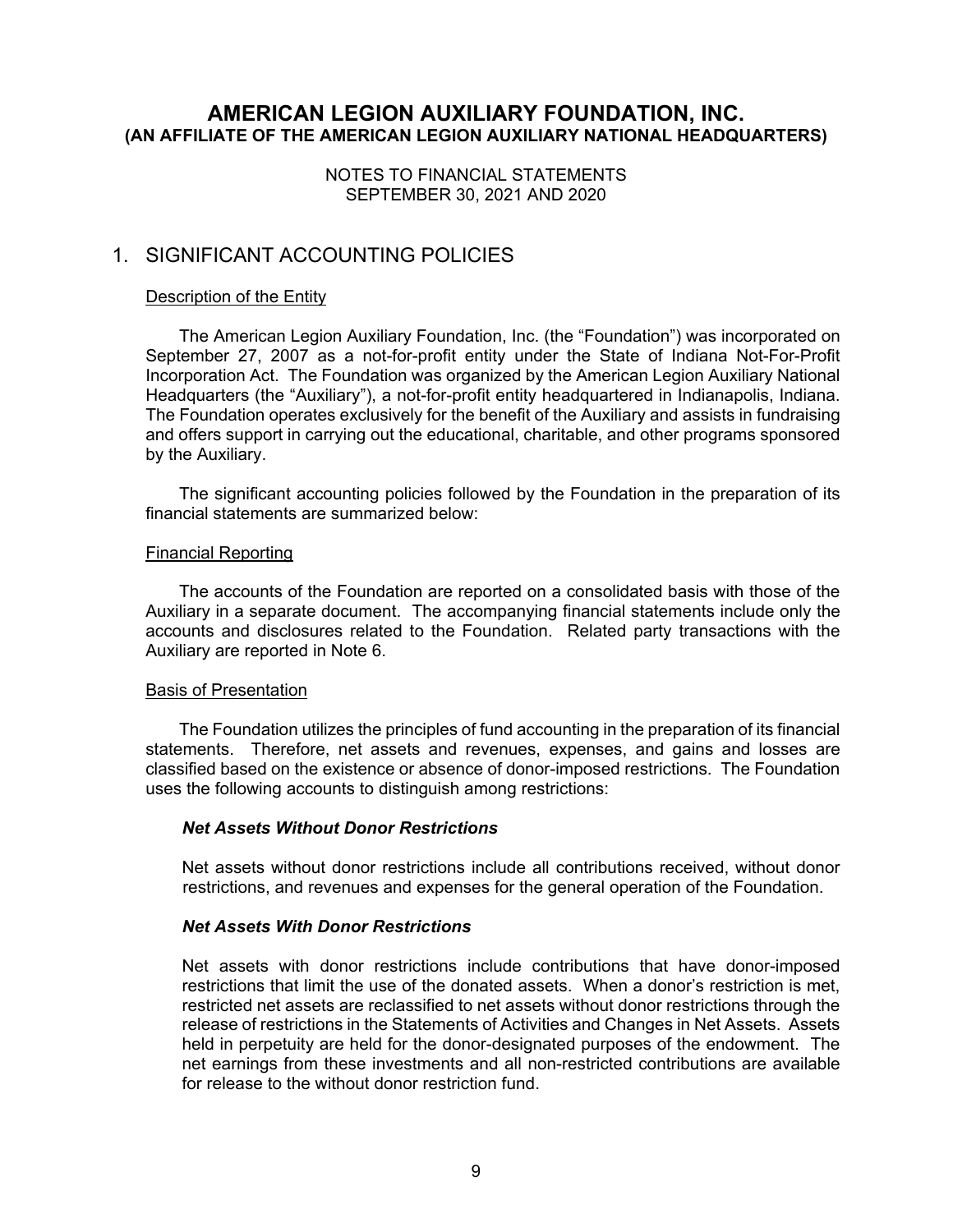### NOTES TO FINANCIAL STATEMENTS SEPTEMBER 30, 2021 AND 2020

#### **Estimates**

The preparation of financial statements in conformity with accounting principles generally accepted in the United States of America ("U.S. GAAP') requires management to make estimates and assumptions that affect the reported amounts in the financial statements and notes to the financial statements. Principal estimates made in the preparation of the financial statements include the allocation of functional expenses.

#### Investments and Investment Return

The Foundation's investments are valued at fair value and have a readily determinable fair value. Investment return includes dividends, interest, fees, and realized and unrealized gains and losses on investments carried at fair value.

#### **Support and Revenue Recognition**

The Foundation records unconditional promises to give at the earlier of the date the promise is given or payment is received. The gifts are reported as support with or without donor restrictions depending upon the presence of donor stipulations that limit the use of the donated assets. Contributions raised through direct mail campaigns are reported at the gross amount received.

### Functional Expenses

The costs of providing programs and other activities are summarized in the Statements of Functional Expenses. Costs are allocated among Program, Management and General, and Fundraising based on management's estimates of time spent by employees, space utilization, or other rational basis.

#### Income Taxes

The Foundation is organized as a not-for-profit corporation and, accordingly, is exempt from Federal and state income taxes under Section 501(c)(3) of the Internal Revenue Code.

Management of the Foundation evaluates all significant tax positions to ensure compliance with the exempt purposes of the Foundation as required by U.S. GAAP, including consideration of any unrelated business income tax. As of September 30, 2021, management does not believe the Foundation has taken any tax positions that are not in compliance with its exempt purpose. The Foundation's Federal and state tax returns remain open and subject to examination beginning with the tax year ended September 30, 2018.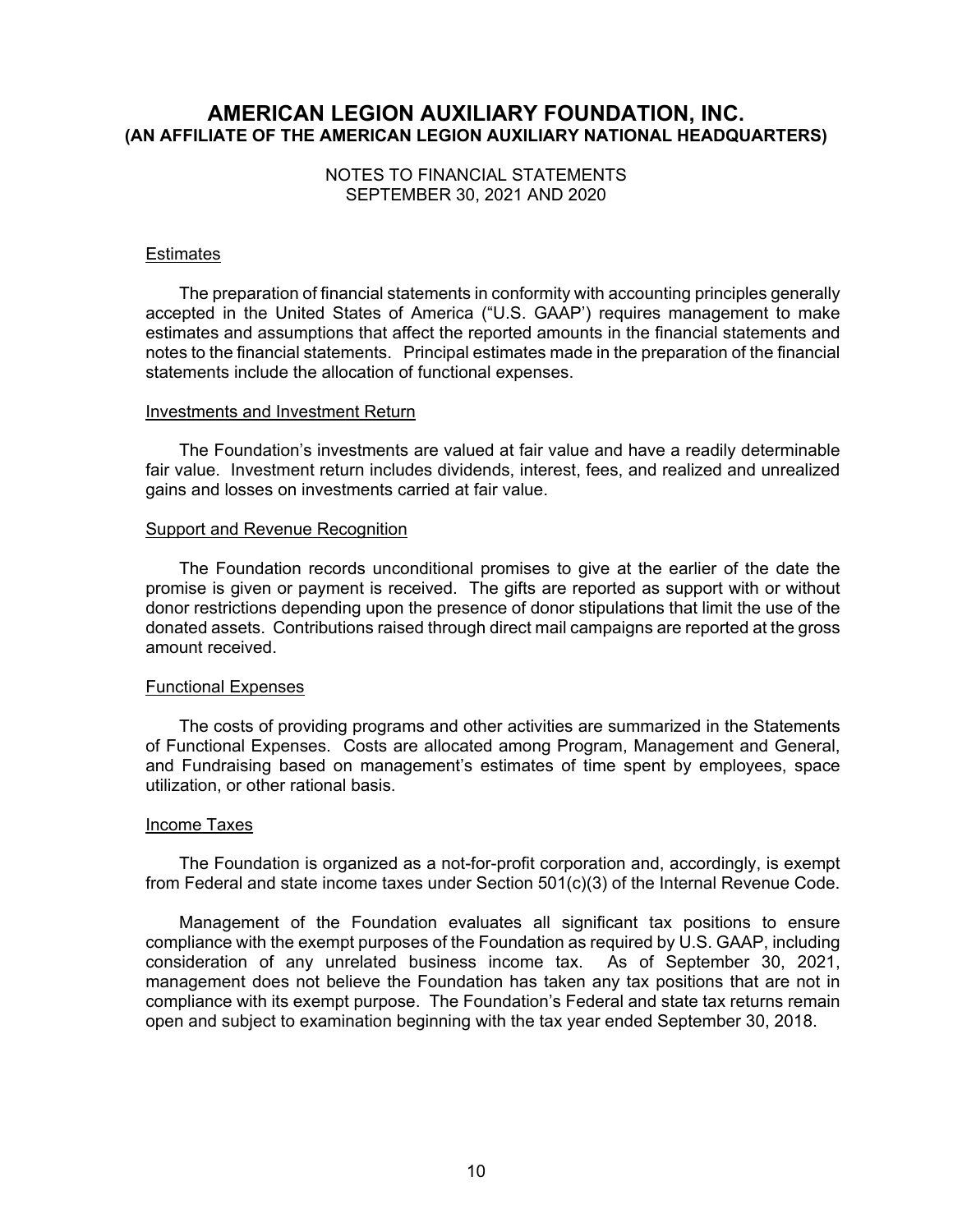### NOTES TO FINANCIAL STATEMENTS SEPTEMBER 30, 2021 AND 2020

### **Subsequent Events**

Subsequent events have been evaluated through January 18, 2022 which is the date the financial statements were available for issuance.

## 2. LIQUIDITY AND AVAILABILITY

The following reflects the Foundation's financial assets as of September 30, 2021 and 2020, reduced by amounts not available for general use within one year from the date of the Statements of Financial Position:

|                                                  | 2021          | 2020           |
|--------------------------------------------------|---------------|----------------|
| <b>Financial Assets:</b>                         |               |                |
| Cash                                             | 789,521<br>S  | \$.<br>574,567 |
| <b>Investments</b>                               | 2,061,267     | 1,646,489      |
| Other assets                                     | 11,000        | -0-            |
|                                                  | 2,861,788     | 2,221,056      |
| Less amounts not available to be used for        |               |                |
| general expenditure within one year:             |               |                |
| Donor restricted funds                           | (445, 911)    | (349, 027)     |
| Donor restricted endowment                       | (2,205,645)   | (1,750,742)    |
|                                                  | (2,651,556)   | (2,099,769)    |
| Financial assets available to meeting cash needs |               |                |
| for general expenditures within one year         | 210,232<br>\$ | \$<br>121,287  |

The Foundation's liquidity objective is to maintain adequate liquid assets to fund nearterm operating needs and maintain sufficient reserves to provide reasonable assurance that obligations will be discharged as they become due.

The Foundation is substantially supported by restricted contributions. Because a donor's restriction requires resources to be used in a particular manner or in a future period, the Foundation must maintain sufficient resources to meet those responsibilities to its donors. Thus, these financial assets may not be available for general expenditure within one year and are included in amounts not available to be used within one year above.

Investment income from the donor-restricted endowment is classified within donor restricted net assets until those amounts are appropriated for expenditure in a manner consistent with the standard of prudence prescribed by the Indiana statute Uniform Prudent Management of Institutional Funds Act ("UPMIFA").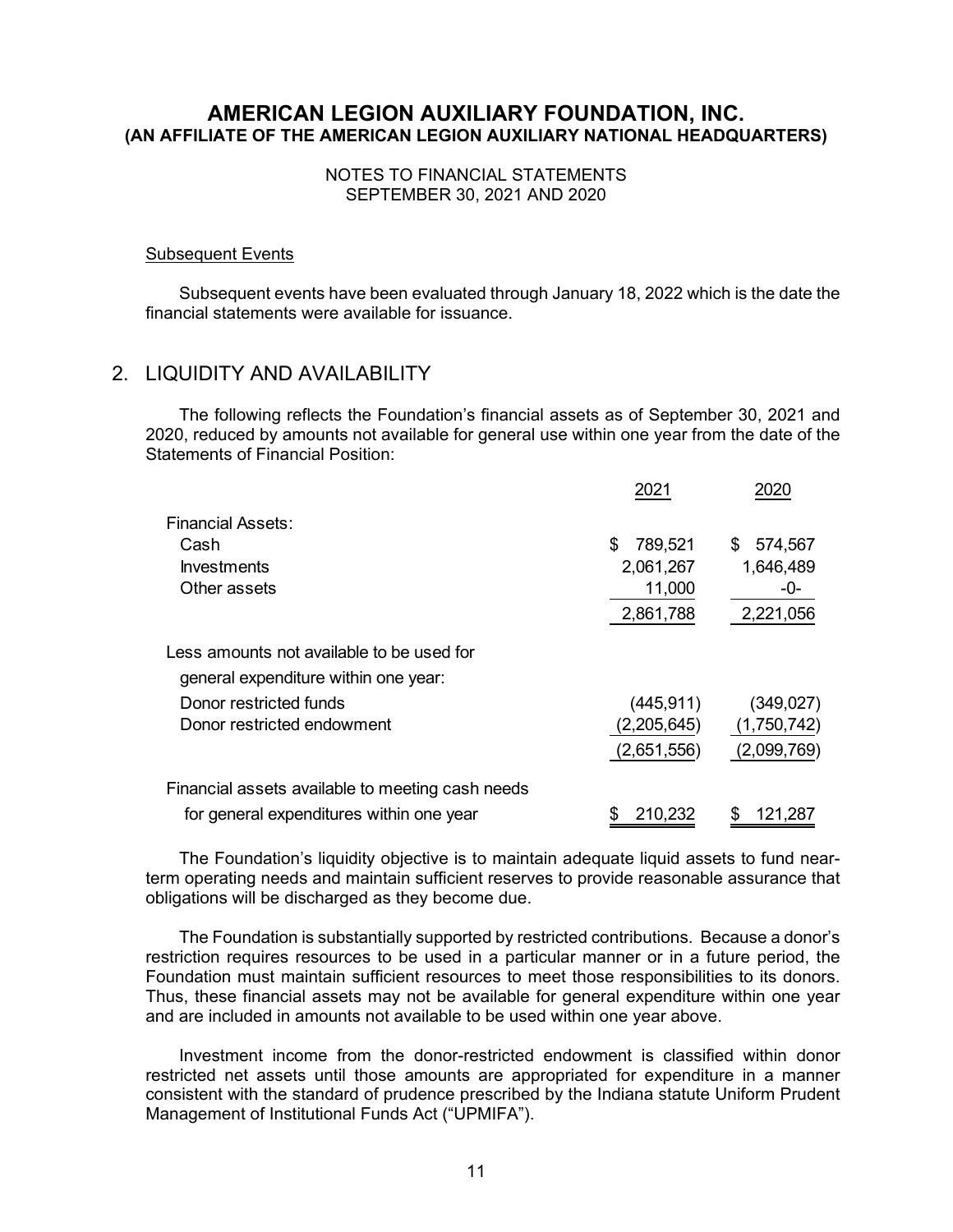## NOTES TO FINANCIAL STATEMENTS SEPTEMBER 30, 2021 AND 2020

## 3. INVESTMENTS AND INVESTMENT RETURN

At September 30, 2021 and 2020, the Foundation's assets measured at fair value on a recurring basis include investments, which are measured by Level 1 inputs in accordance with U.S. GAAP, defined as quoted prices in active markets for identical investments that can be accessed as of the measurement date. There were no liabilities measured at fair value at September 30, 2021 and 2020.

 The following is a description of the valuation methodology used for the Foundation's investments measured at fair value as of September 30, 2021 and 2020. There have been no changes in the methodologies used as of September 30, 2021.

*Exchange Traded Funds:* Valued at the daily closing prices as reported by the fund. Exchange traded funds are registered with the Securities and Exchange Commission. These funds are required to publish their daily net asset value ("NAV"); however, the funds trade on stock exchanges throughout the day, thus the transaction price could differ from the NAV.

*Mutual Funds:* Valued at the daily closing prices as reported by the fund. Mutual funds held by the Foundation are open-end mutual funds and are registered with the Securities and Exchange Commission. These funds are required to publish their NAV and to transact at that price. The mutual funds held by the Foundation are deemed to be actively traded. A money market fund is an open-ended fund that invests in short-term debt securities and commercial paper.

The following is a summary of the Foundation's investments as of September 30, 2021 and 2020 is as follows:

|                          | 2021        |             |             | 2020        |
|--------------------------|-------------|-------------|-------------|-------------|
|                          | Cost        | Market      | Cost        | Market      |
| Investments:             |             |             |             |             |
| Money market funds       | 71,382      | 71,382<br>S | 57,551<br>S | 57,551      |
| Exchange traded funds    | 574,072     | 1,014,173   | 521,348     | 736,800     |
| <b>Mutual funds</b>      | 910,629     | 975,712     | 835,643     | 852,138     |
| <b>Total investments</b> | \$1,556,083 | \$2,061,267 | \$1,414,542 | \$1,646,489 |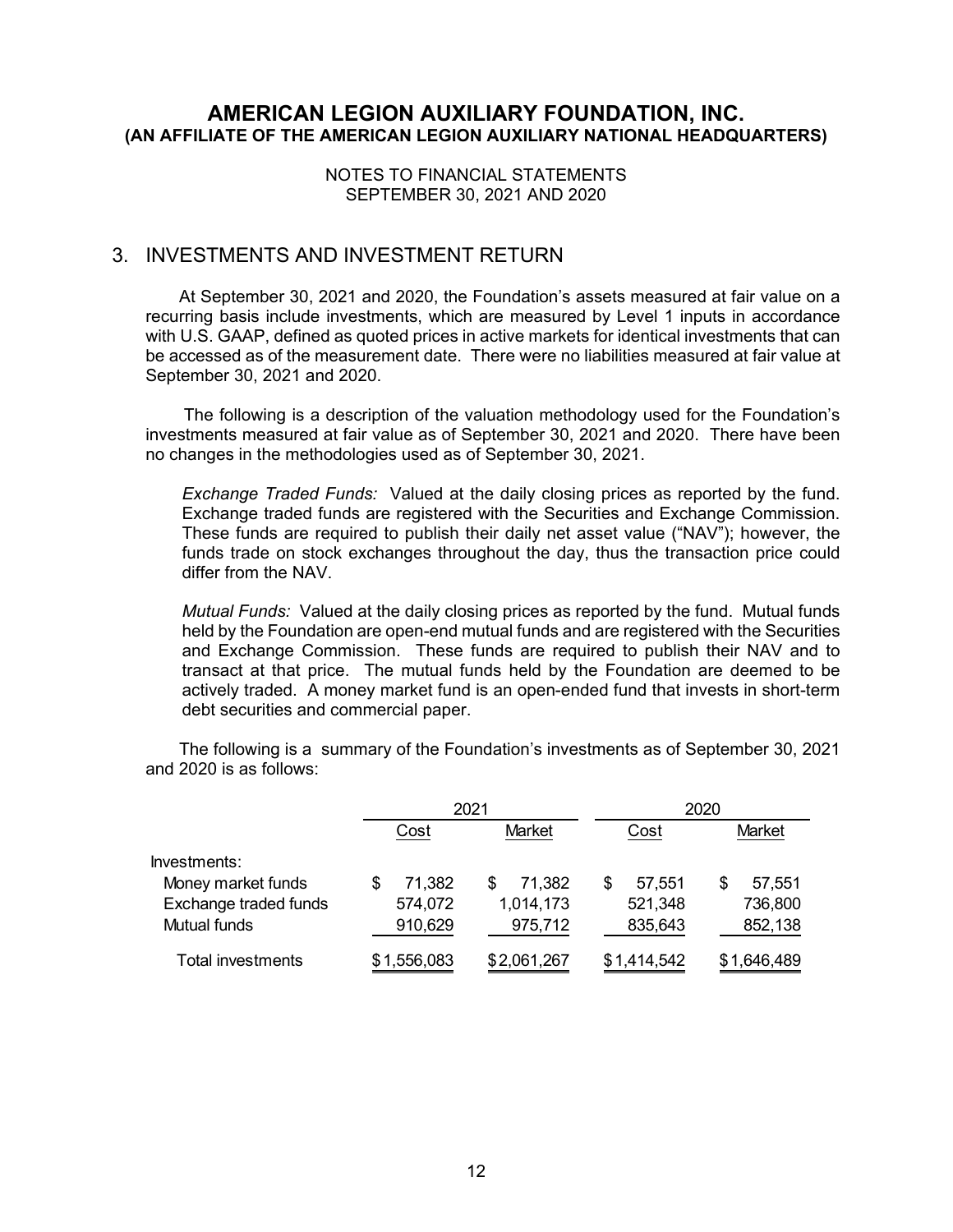## NOTES TO FINANCIAL STATEMENTS SEPTEMBER 30, 2021 AND 2020

Investment income for the years ended September 30, 2021 and 2020 is as follows:

|                         |   | 2021    |   | 2020     |
|-------------------------|---|---------|---|----------|
| Interest and dividends  | S | 57,215  | S | 42,157   |
| Investment fees         |   | (1,778) |   | (1, 333) |
| Net realized losses     |   | (100)   |   | (443)    |
| Net unrealized gains    |   | 273,237 |   | 67,747   |
| Total investment income |   | 328,574 |   | 108,128  |

# 4. DONOR RESTRICTED NET ASSETS

Net assets with donor restrictions are available for the following purposes at September 30, 2021 and 2020:

|                                                      | 2021          | 2020         |
|------------------------------------------------------|---------------|--------------|
| Subject to expenditure for a specific purpose:       |               |              |
| Veteran Projects Fund                                | 296,146<br>\$ | 205,124<br>S |
| National and Local Veteran Creative Arts Festival(s) | 146,050       | 140,188      |
| Mission                                              | 3,715         | 3,715        |
|                                                      | 445,911       | 349,027      |
| Endowment:                                           |               |              |
| Held in perpetuity                                   | 1,651,433     | 1,485,992    |
| Undistributed endowment earnings                     | 554,212       | 264,750      |
|                                                      | 2,205,645     | 1,750,742    |
| Total net assets with donor restrictions             | \$2,651,556   | \$2,099,769  |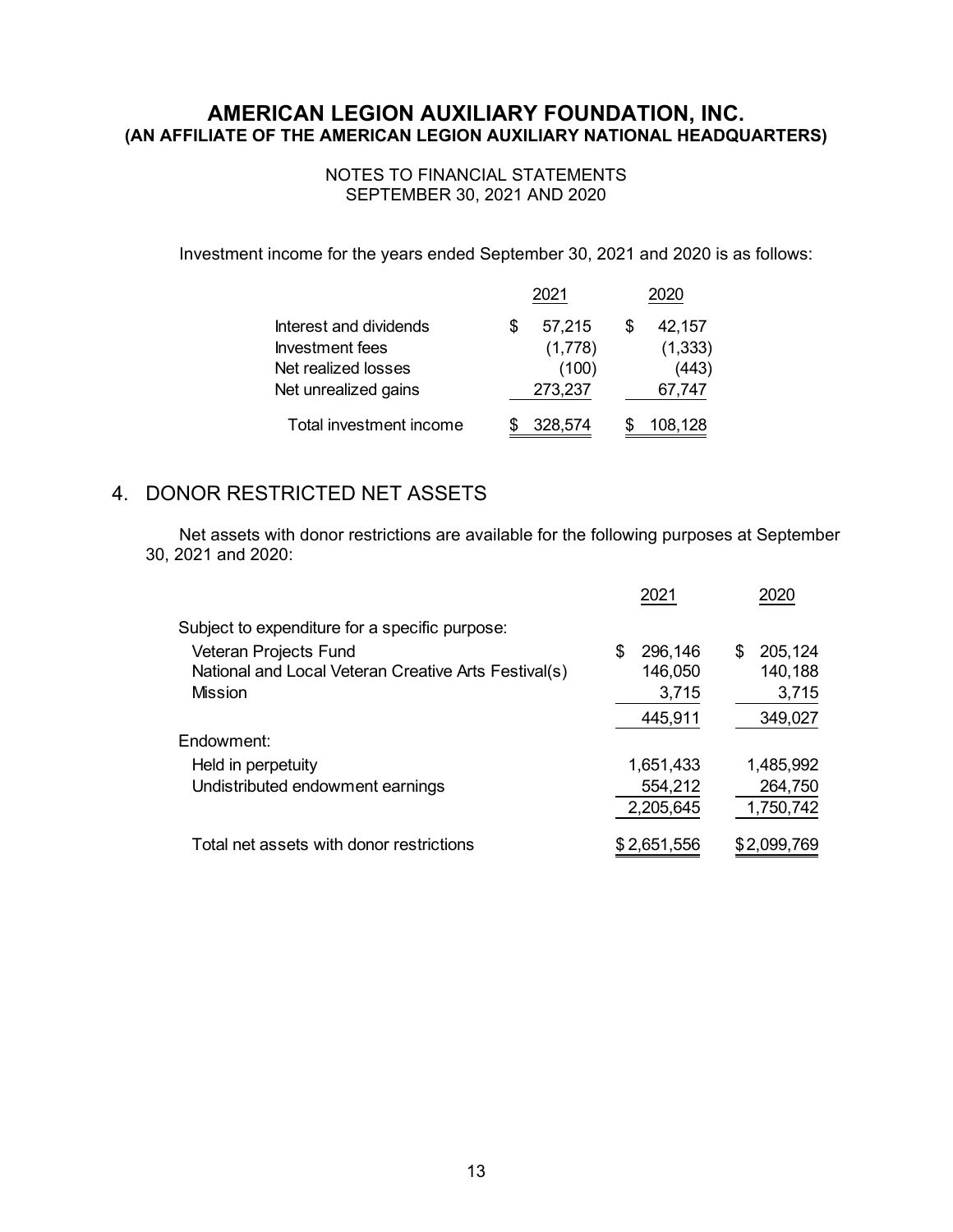### NOTES TO FINANCIAL STATEMENTS SEPTEMBER 30, 2021 AND 2020

# 5. NET ASSETS RELEASED FROM DONOR RESTRICTIONS

Net assets released from donor restrictions during 2021 and 2020, due to the satisfaction of the donor-imposed restriction or by occurrence of other events specified by the donors, are as follows:

|                                                                                                           |   | 2021             |     | 2020             |
|-----------------------------------------------------------------------------------------------------------|---|------------------|-----|------------------|
| Endowment distributions in support of Auxiliary operations<br>Veteran Projects Fund grants and sub-grants | S | 38,488<br>74,962 | \$. | 14,731<br>42,087 |
| National and Local Veteran Creative Arts Festival(s)                                                      |   | 52,503           |     | 47,520           |
| Auxiliary mission sub-grants to ALA National and<br>ALA Departments, Districts, and Units                 |   | 23,000           |     | 27,750           |
| Mission (direct mail campaign and other)                                                                  |   | 242,692          |     | 114,737          |
|                                                                                                           |   | 431.645          |     | 246,825          |

# 6. RELATED PARTY TRANSACTIONS

During the years ended September 30, 2021 and 2020, the Foundation received contributions of \$196,230 and \$177,240 from the Auxiliary to fund certain organizational and other costs incurred by the Foundation. In addition, the Foundation granted \$73,887 and \$42,150 to the Auxiliary in 2021 and 2020, respectively, for program support, and the Foundation granted \$115,052 and \$92,487 in 2021 and 2020, respectively, to affiliated Auxiliary departments and units.

# 7. AMERICAN LEGION AUXILIARY FOUNDATION ALA MISSION ENDOWMENT

### Composition of Endowment Net Assets

The Foundation created the ALA Foundation Mission Endowment Fund (the "Mission Endowment") in 2007 to generate and maximize funds available to benefit and assist in carrying out the educational, charitable and similar programs of the Auxiliary over the long term. The Mission Endowment consists entirely of donor-designated funds held in cash and investments.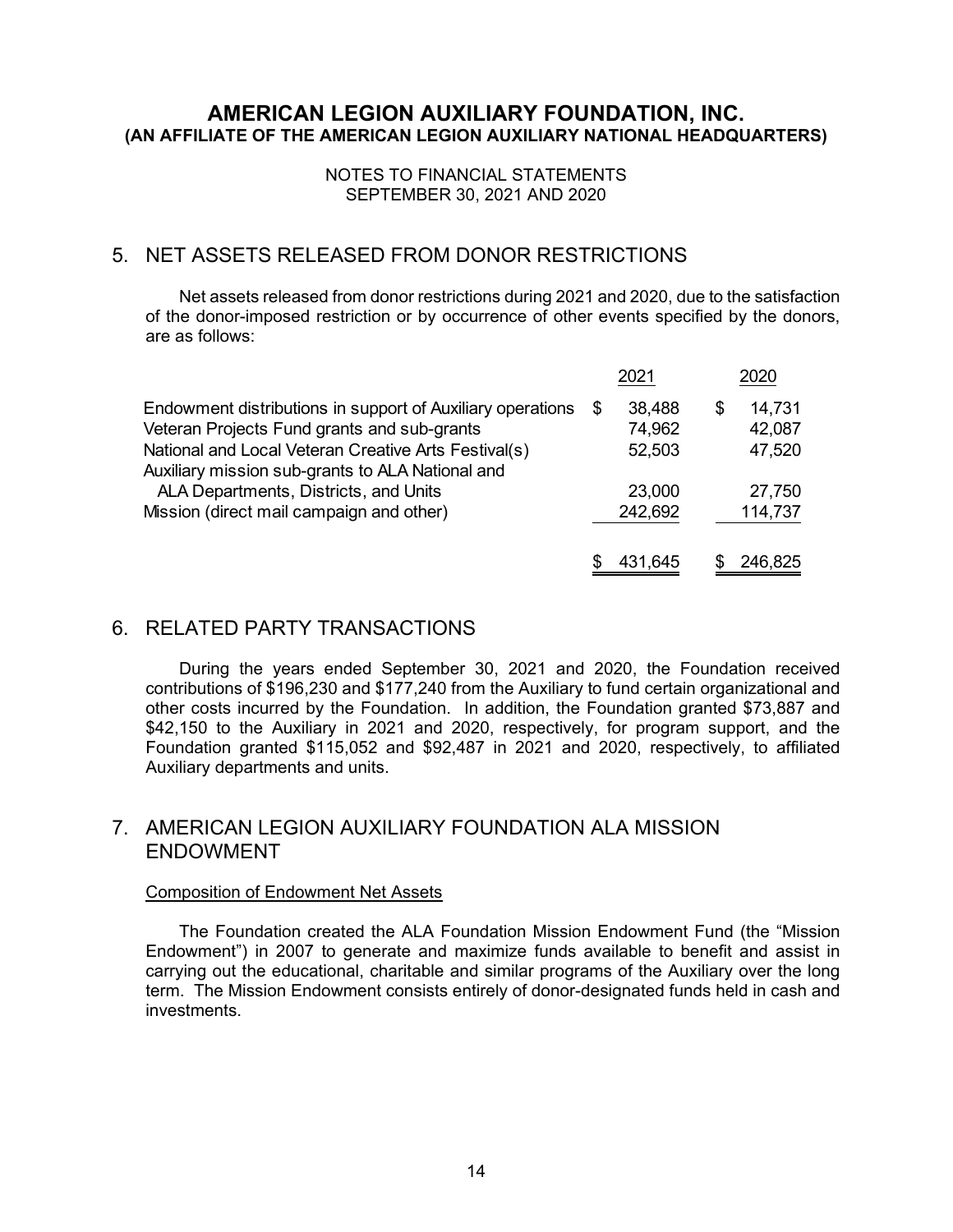## NOTES TO FINANCIAL STATEMENTS SEPTEMBER 30, 2021 AND 2020

Endowment net assets at September 30, 2021 and 2020 include the following:

|                                         | 2021        | 2020        |
|-----------------------------------------|-------------|-------------|
| Historic gift value                     | \$1,485,992 | \$1,316,550 |
| Accumulated earnings                    | 264,750     | 172,387     |
| Endowment net assets, beginning of year | 1,750,742   | 1,488,937   |
| Additions to endowment, net             | 165,441     | 169,442     |
| Endowment distributions                 | (38, 488)   | (14, 731)   |
| Interest and dividends, net of fees     | 54,813      | 39,790      |
| <b>Realized losses</b>                  | (100)       | (443)       |
| Unrealized gains                        | 273,237     | 67,747      |
| Change in endowment net assets          | 454,903     | 261,805     |
| Endowment net assets, end of year       | \$2,205,645 | \$1,750,742 |
| Historic gift value                     | \$1,651,433 | \$1,485,992 |
| Accumulated earnings                    | 554,212     | 264,750     |
| Endowment net assets, end of year       | \$2,205,645 | \$1,750,742 |

#### Governing Board's Interpretation of Relevant Law

The Foundation, incorporated in and governed by the laws of the State of Indiana, has interpreted the Indiana statute UPMIFA, enacted in 2007, to require the preservation of the fair value of the original gift as of the date of the gift of the donor-restricted endowment funds absent explicit donor stipulations to the contrary, and to not require the maintenance of purchasing power. As a result of this interpretation, the Foundation classifies as donorrestricted net assets: (a) the original value of gifts donated to the donor-restricted endowment; (b) the original value of subsequent gifts to the donor-restricted endowment; and (c) accumulations to the donor-restricted endowment made in accordance with the direction of the applicable donor gift instrument at the time the accumulation is added to the fund. The remaining portion of donor-restricted endowment funds is available to be appropriated for expenditure by the Foundation.

#### Endowment Draws

Endowment draws during the years ending September 30, 2021 and 2020 were \$38,488 and \$14,731, respectively.